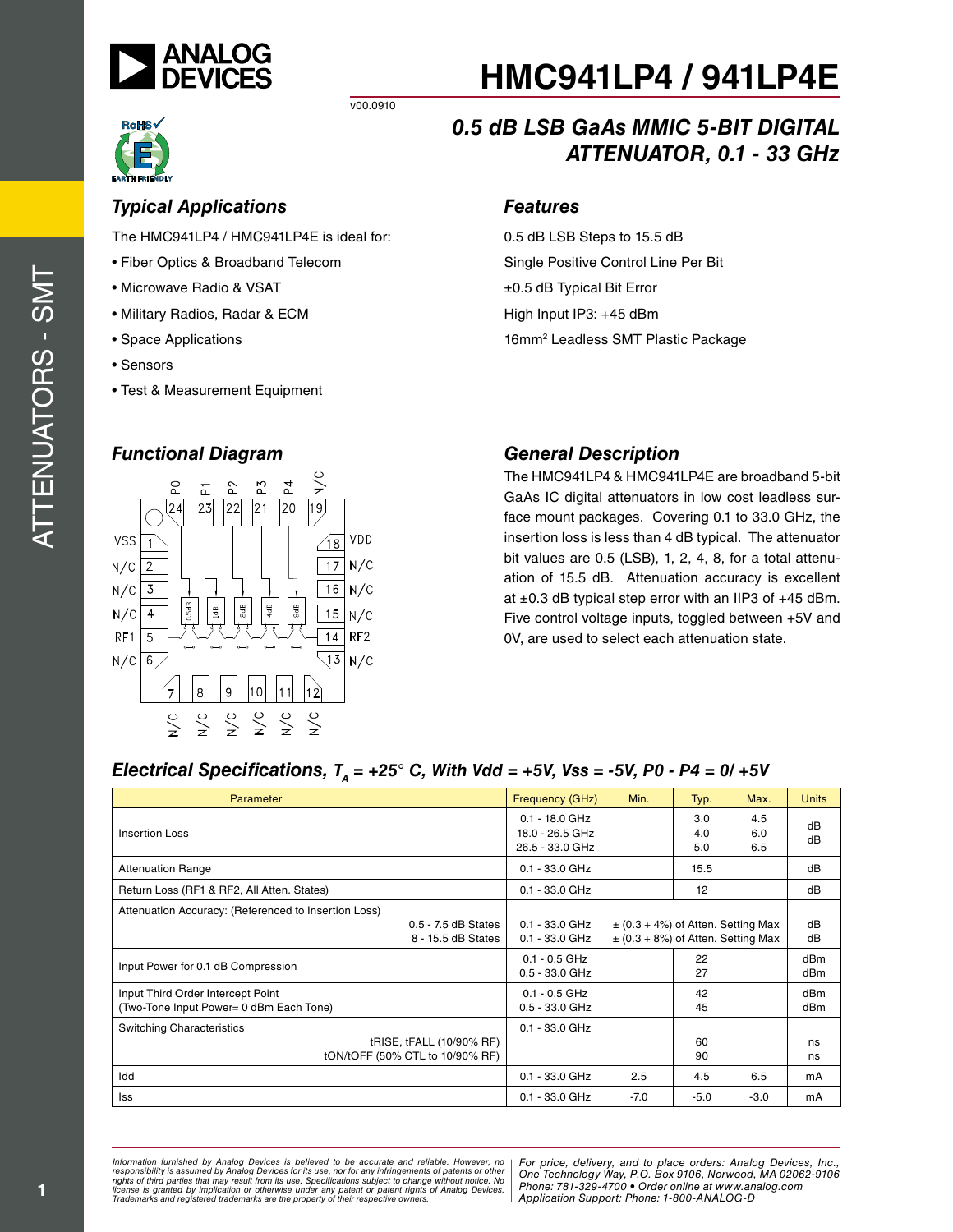



v00.0910

### *Insertion Loss vs. Temperature*



### *Input Return Loss*

(Only Major States are Shown)



*Bit Error vs. Attenuation State* 



# *0.5 dB LSB GaAs MMIC 5-BIT DIGITAL ATTENUATOR, 0.1 - 33 GHz*

### *Normalized Attenuation*

(Only Major States are Shown)



## *Output Return Loss*

(Only Major States are Shown)



# **Bit Error vs. Frequency**<br>(Only Major States are Shown)



*Formation iurnished by Analog Devices is believed to be accurate and reliable. However, no Hor price, delivery, and to place orders: Analog Devices, In<br>roonsibility is assumed by Analog Devices for its use, nor for any pressult from its use. Specifications subject to change without notice. No*<br>ation or otherwise under any patent or patent rights of Analog Devices Phone: 781-329-4700 • Order online at ww *e* the property of their respective owners. **Application Support: Phone: 1-8** Information furnished by Analog Devices is believed to be accurate and reliable. However, no<br>responsibility is assumed by Analog Devices for its use, nor for any infringements of patents or other<br>rights of third parties th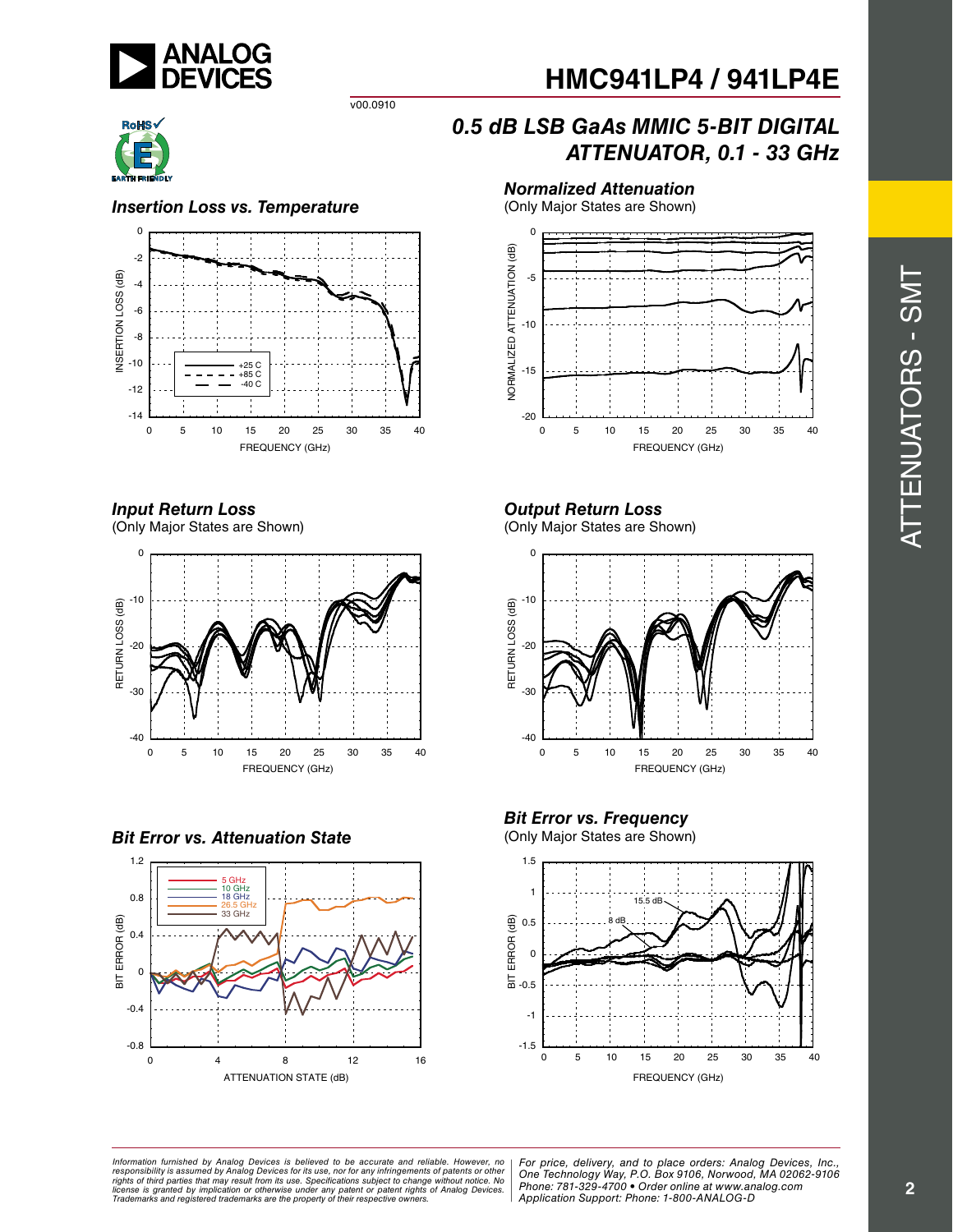

v00.0910



*Relative Phase vs. Frequency (Only Major States are Shown)*



*Step Attenuation vs. Attenuation State 18 - 33 GHz*



*Input IP3 Over Major Attenuation States (Minimum Attenuation State)*



# *0.5 dB LSB GaAs MMIC 5-BIT DIGITAL ATTENUATOR, 0.1 - 33 GHz*

*Step Attenuation vs. Attenuation State 0.1 - 18 GHz*



*Input Power for 0.1 dB Compression*



*Input IP3 vs. Temperature*



ormation furnished by Analog Devices is believed to be accurate and reliable. However, no | For price, delivery, and to place orders: Analog Devices, Inc.,<br>popsibility is assumed by Analog Devices for its use, not for any *pressult from its use. Specifications subject to change without notice. No*<br>ation or otherwise under any patent or patent rights of Analog Devices Phone: 781-329-4700 • Order online at ww *e* the property of their respective owners. **Application Support: Phone: 1-8** *Information furnished by Analog Devices is believed to be accurate and reliable. However, no*  responsibility is assumed by Analog Devices for its use, nor for any infringements of patents or other<br>rights of third parties that may result from its use. Specifications subject to change without notice. No<br>license is gr

*Phone: 781-329-4700 • Order online at www.analog.com Application Support: Phone: 1-800-ANALOG-D*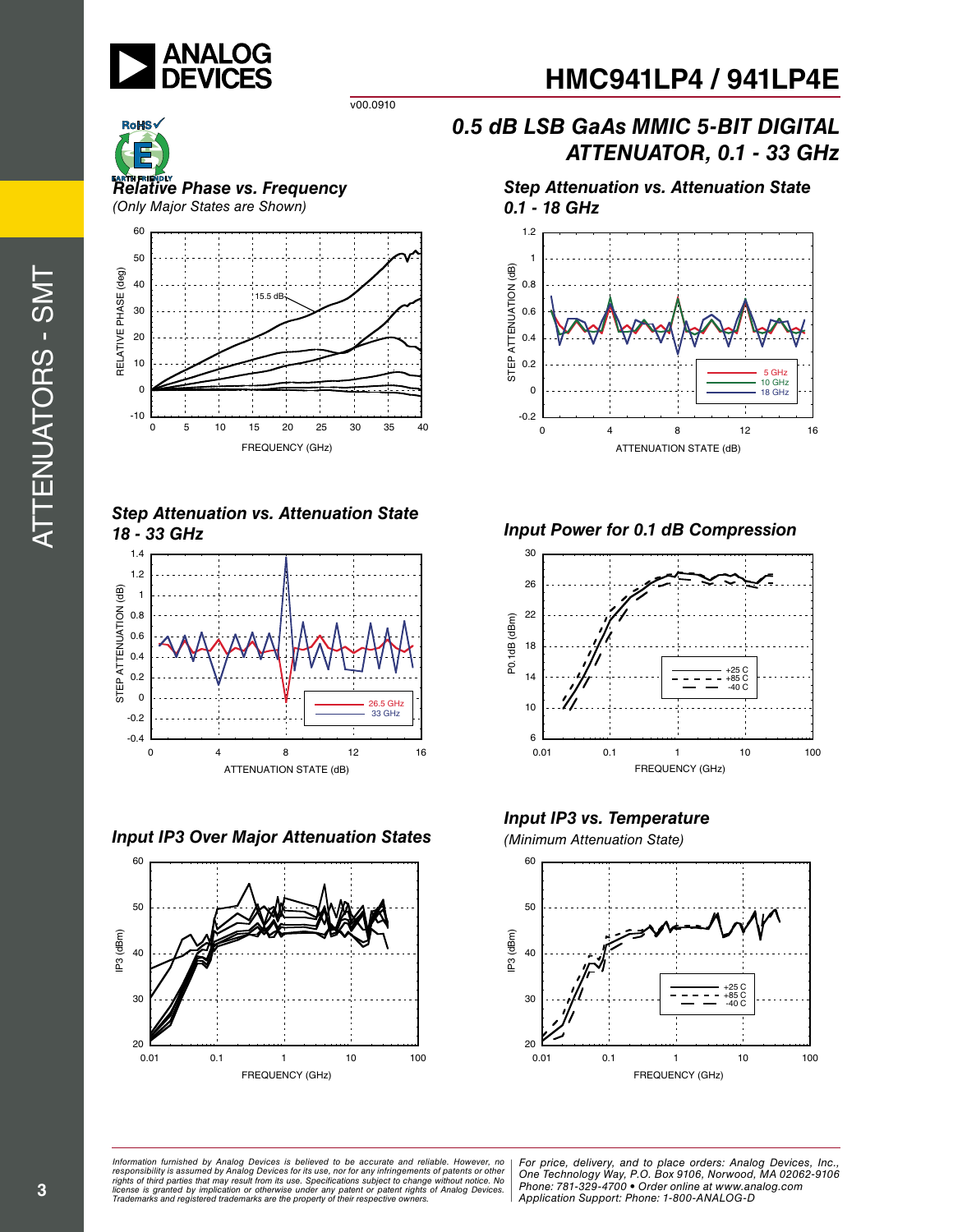



### *Absolute Maximum Ratings Bias Voltages & Currents*

| RF Input Power (0.1 to 33.0 GHz)                                                           | $+27$ dBm              |
|--------------------------------------------------------------------------------------------|------------------------|
| Control Voltage (P0 to P4)                                                                 | $Vdd + 0.5V$           |
| Vdd                                                                                        | $+7$ Vdc               |
| <b>Vss</b>                                                                                 | -7 Vdc                 |
| <b>Channel Temperature</b>                                                                 | 150 °C                 |
| Continuous Pdiss (T = $85^{\circ}$ C)<br>(derate 6.8 mW/ $\degree$ C above 85 $\degree$ C) | 0.445 W                |
| <b>Thermal Resistance</b>                                                                  | 146 °C/W               |
| <b>Storage Temperature</b>                                                                 | $-65$ to $+150$ °C     |
| <b>Operating Temperature</b>                                                               | -40 to +85 $\degree$ C |
| <b>ESD Sensitivity (HBM)</b>                                                               | Class 1A               |

v00.0910

# *0.5 dB LSB GaAs MMIC 5-BIT DIGITAL ATTENUATOR, 0.1 - 33 GHz*

| Vdd        | $+5V$ @ 4.5 mA |
|------------|----------------|
| <b>Vss</b> | $-5V$ @ 5 mA   |

### *Control Voltage*

| <b>State</b> | <b>Bias Condition</b> |
|--------------|-----------------------|
| Low          | 0 to 0.8V $@1 \mu A$  |
| High         | 2 to 5V $@$ 1 µA      |



ELECTROSTATIC SENSITIVE DEVICE OBSERVE HANDLING PRECAUTIONS

## *Outline Drawing*



- 5. PACKAGE WARP SHALL NOT EXCEED 0.05mm.
- 6. ALL GROUND LEADS AND GROUND PADDLE MUST BE SOLDERED TO PCB RF GROUND.
- 7. REFER TO HITTITE APPLICATION NOTE FOR SUGGESTED LAND PATTERN.

### *Package Information*

| <b>Part Number</b> | Package Body Material                              | <b>Lead Finish</b> | <b>MSL Rating</b>     | Package Marking <sup>[3]</sup> |
|--------------------|----------------------------------------------------|--------------------|-----------------------|--------------------------------|
| HMC941LP4          | Low Stress Injection Molded Plastic                | Sn/Pb Solder       | $MSL1$ <sup>[1]</sup> | H941<br><b>XXXX</b>            |
| HMC941LP4E         | RoHS-compliant Low Stress Injection Molded Plastic | 100% matte Sn      | $MSL1^{[2]}$          | H941<br><b>XXXX</b>            |

[1] Max peak reflow temperature of 235 °C

[2] Max peak reflow temperature of 260 °C

[3] 4-Digit lot number XXXX

*Formation iurnished by Analog Devices is believed to be accurate and reliable. However, no Hor price, delivery, and to place orders: Analog Devices, In<br>roonsibility is assumed by Analog Devices for its use, nor for any pressult from its use. Specifications subject to change without notice. No*<br>ation or otherwise under any patent or patent rights of Analog Devices Phone: 781-329-4700 • Order online at ww *e* the property of their respective owners. **Application Support: Phone: 1-8** Information furnished by Analog Devices is believed to be accurate and reliable. However, no<br>responsibility is assumed by Analog Devices for its use, nor for any infringements of patents or other<br>rights of third parties th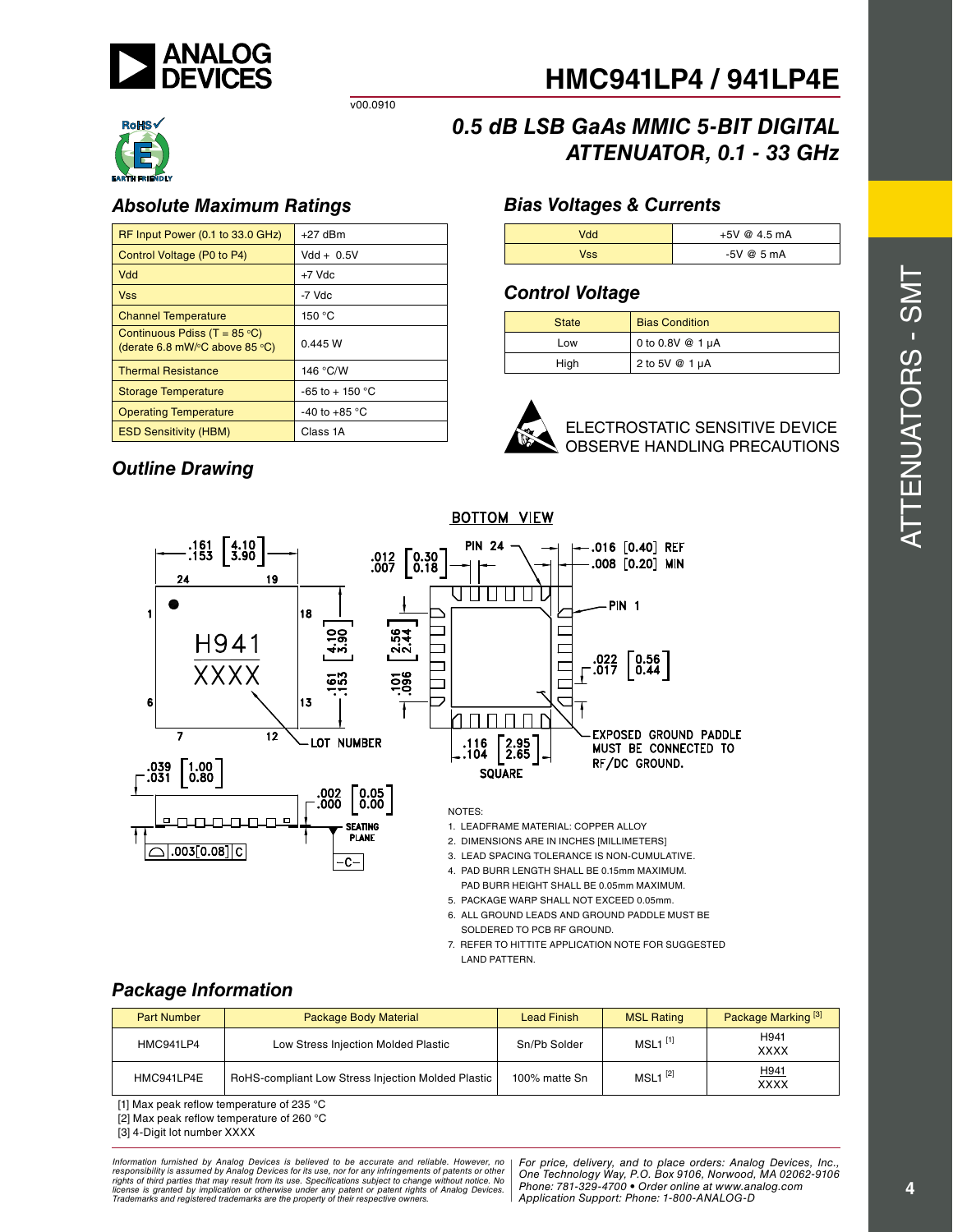

v00.0910



# *0.5 dB LSB GaAs MMIC 5-BIT DIGITAL ATTENUATOR, 0.1 - 33 GHz*

### *Truth Table*

| <b>Control Voltage Input</b> |                        |                        | Attenuation            |                          |                                  |  |
|------------------------------|------------------------|------------------------|------------------------|--------------------------|----------------------------------|--|
| <b>P4</b><br>8 dB            | P <sub>3</sub><br>4 dB | P <sub>2</sub><br>2 dB | P <sub>1</sub><br>1 dB | P <sub>0</sub><br>0.5 dB | <b>State</b><br><b>RF1 - RF2</b> |  |
| High                         | High                   | High                   | High                   | High                     | Reference I.L.                   |  |
| High                         | High                   | High                   | High                   | Low                      | 0.5dB                            |  |
| High                         | High                   | High                   | Low                    | High                     | 1 dB                             |  |
| High                         | High                   | Low                    | High                   | High                     | 2 dB                             |  |
| High                         | Low                    | High                   | High                   | High                     | 4 dB                             |  |
| Low                          | High                   | High                   | High                   | High                     | 8 dB                             |  |
| Low                          | Low                    | Low                    | Low                    | Low                      | 15.5 dB                          |  |

Any Combination of the above states will provide an attenuation approximately equal to the sum of the bits selected.

### *Pin Descriptions*

| <b>Pad Number</b>         | <b>Function</b> | <b>Description</b>                                                                                                                             | <b>Interface Schematic</b>                 |
|---------------------------|-----------------|------------------------------------------------------------------------------------------------------------------------------------------------|--------------------------------------------|
| $\overline{1}$            | <b>Vss</b>      | Negative Bias -5V                                                                                                                              | Vss<br>↷<br>$=$ 3pF                        |
| $2-4, 6-13,$<br>15-17, 19 | N/C             | The pins are not connected internally; however, all data<br>shown herein was measured with these pins connected to<br>RF/DC ground externally. |                                            |
| 5, 14                     | RF1, RF2        | These pins are DC coupled and matched to 50 Ohm. Blocking<br>capacitors are required if RF line potential is not equal to 0V.                  |                                            |
| 18                        | Vdd             | Positive Bias +5V                                                                                                                              | Vdd<br>ᠬ<br>$-3pF$                         |
| $20 - 24$                 | P0 - P4         | See truth table and control voltage table.                                                                                                     | $\circ$ Vdd<br>500<br>$PO-P4$ $O-\sqrt{2}$ |
|                           | <b>GND</b>      | Package bottom must be connected to RF/DC ground.                                                                                              | $\circ$ GND                                |

*Formation iurnished by Analog Devices is believed to be accurate and reliable. However, no Hor price, delivery, and to place orders: Analog Devices, In<br>roonsibility is assumed by Analog Devices for its use, nor for any pressult from its use. Specifications subject to change without notice. No*<br>ation or otherwise under any patent or patent rights of Analog Devices Phone: 781-329-4700 • Order online at ww *e* the property of their respective owners. **Application Support: Phone: 1-8** Information furnished by Analog Devices is believed to be accurate and reliable. However, no<br>responsibility is assumed by Analog Devices for its use, nor for any infringements of patents or other<br>rights of third parties th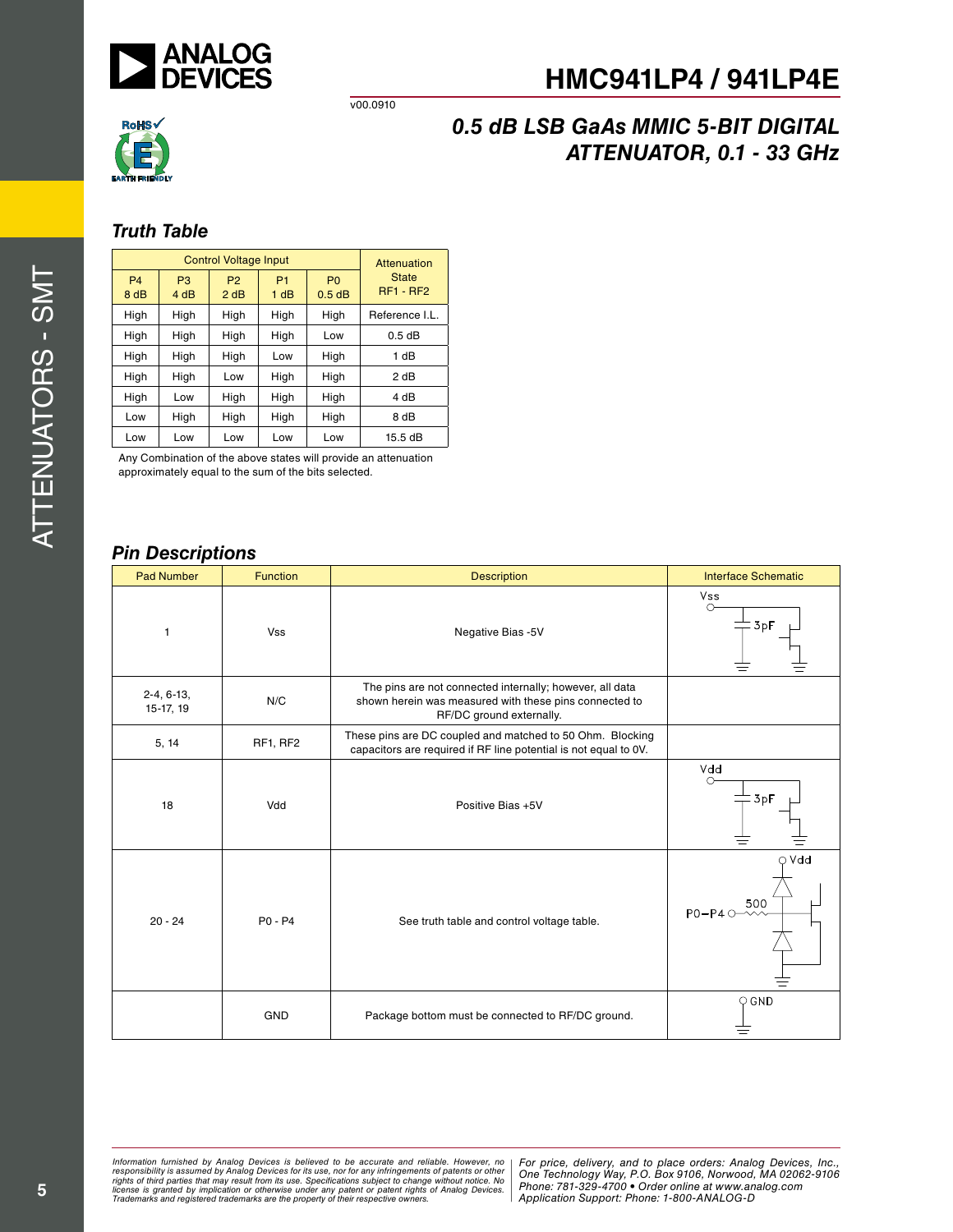

v00.0910



## *0.5 dB LSB GaAs MMIC 5-BIT DIGITAL ATTENUATOR, 0.1 - 33 GHz*

## *Application Circuit*



Attenu ators -  $\mathcal{O}$  $\geq$ 

 $\blacksquare$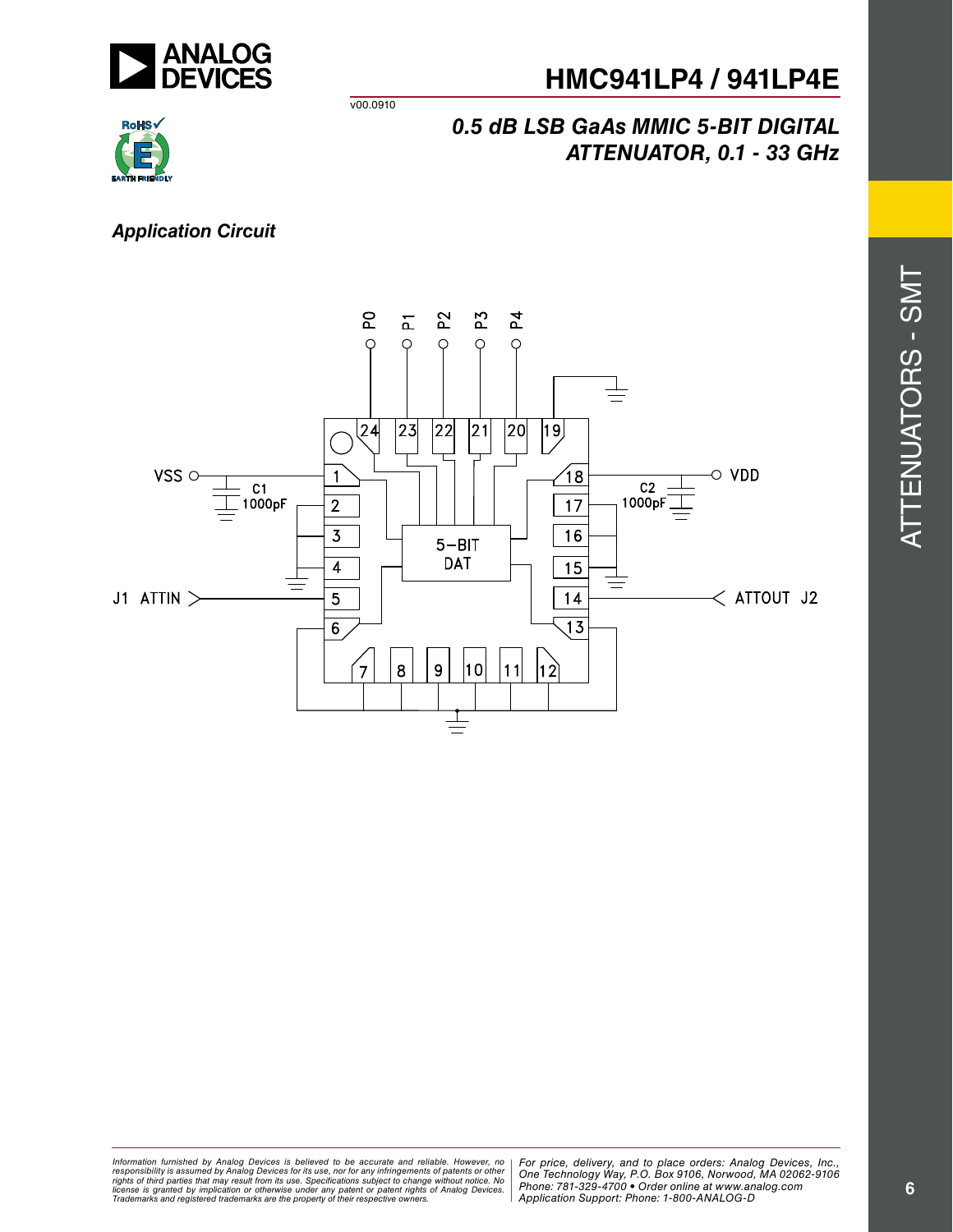



v00.0910

# *0.5 dB LSB GaAs MMIC 5-BIT DIGITAL ATTENUATOR, 0.1 - 33 GHz*

## *Evaluation PCB*

Attenu ators -  $\mathcal{O}$  $\geq$  $\blacksquare$ 



### *List of Materials for Evaluation PCB 130450 [1]*

| <b>Item</b>    | <b>Description</b>           |
|----------------|------------------------------|
| J1, J2, J4, J5 | 2.9 mm PC Mount RF Connector |
| JЗ             | <b>DC Connector</b>          |
| C1, C2         | 1000 pF Capacitor, 0402 Pkg. |
| U1             | HMC941LP4 Digital Attenuator |
| <b>PCB</b> [2] | 131909 Evaluation Board      |

[1] Reference this number when ordering complete evaluation PCB [2] Circuit Board Material: Rogers 4350

The circuit board used in the application should use RF circuit design techniques. Signal lines should have 50 Ohm impedance while the package ground leads should be connected directly to the ground plane similar to that shown. A sufficient number of via holes should be used to connect the top and bottom ground planes. The evaluation circuit board shown is available from Hittite upon request.

*Formation iurnished by Analog Devices is believed to be accurate and reliable. However, no Hor price, delivery, and to place orders: Analog Devices, In<br>roonsibility is assumed by Analog Devices for its use, nor for any pressult from its use. Specifications subject to change without notice. No*<br>ation or otherwise under any patent or patent rights of Analog Devices Phone: 781-329-4700 • Order online at ww *e* the property of their respective owners. **Application Support: Phone: 1-8** *Information furnished by Analog Devices is believed to be accurate and reliable. However, no*  responsibility is assumed by Analog Devices for its use, nor for any infringements of patents or other<br>rights of third parties that may result from its use. Specifications subject to change without notice. No<br>license is gr